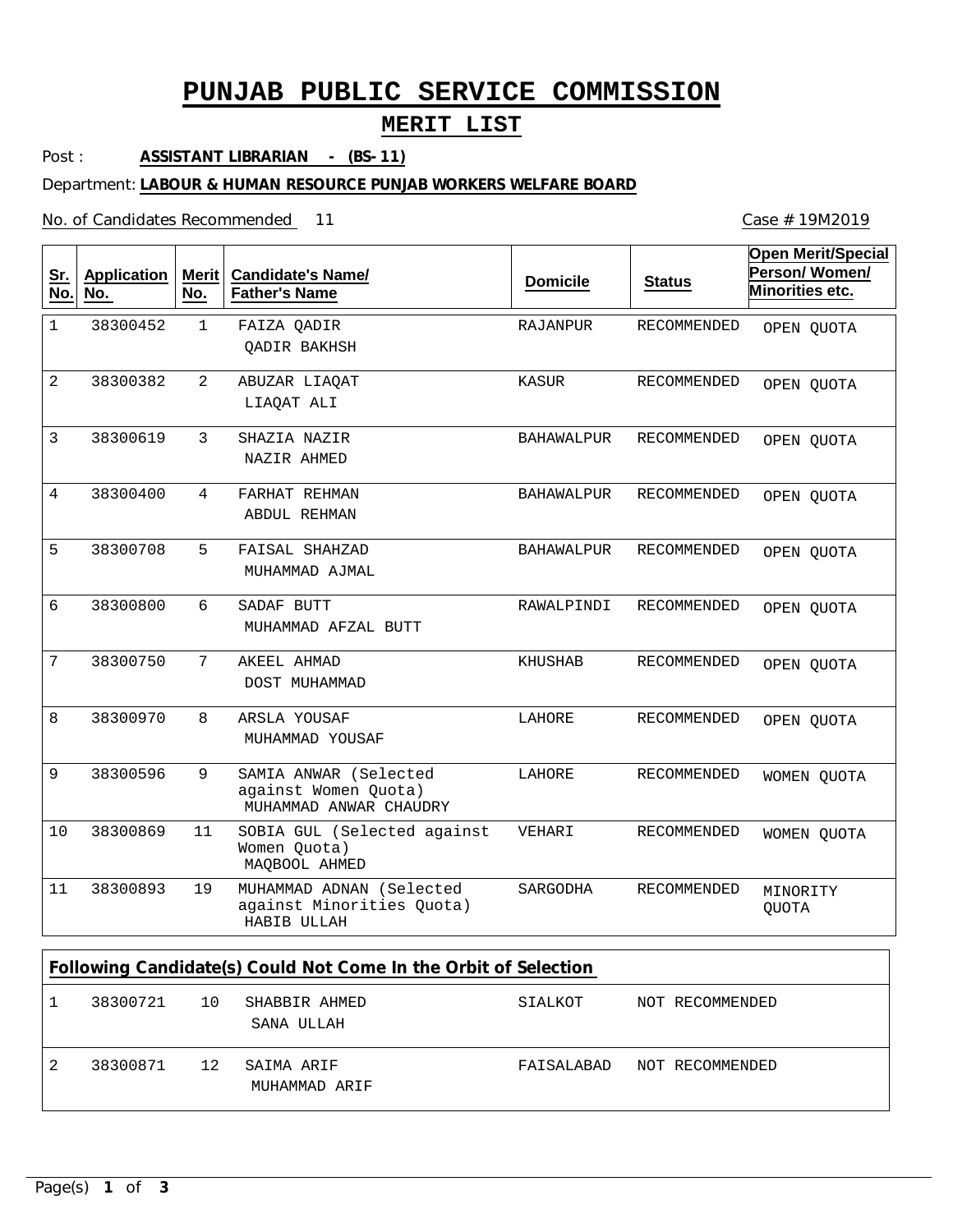# **PUNJAB PUBLIC SERVICE COMMISSION**

## **MERIT LIST**

Post : **ASSISTANT LIBRARIAN - (BS-11)**

Department: **LABOUR & HUMAN RESOURCE PUNJAB WORKERS WELFARE BOARD**

No. of Candidates Recommended

| <u>Sr.</u><br>No. | <b>Application</b><br>No. | <b>Merit</b><br>No. | <b>Candidate's Name/</b><br><b>Father's Name</b> | <b>Domicile</b> | <b>Status</b>   | <b>Open Merit/Special</b><br>Person/Women/<br>Minorities etc. |
|-------------------|---------------------------|---------------------|--------------------------------------------------|-----------------|-----------------|---------------------------------------------------------------|
|                   |                           |                     |                                                  |                 |                 |                                                               |
| 3                 | 38300448                  | 13                  | MUHAMMAD IMRAN<br>ABDUL ALEEM                    | KHUSHAB         | NOT RECOMMENDED |                                                               |
| 4                 | 38300217                  | 14                  | MOHSIN NAWAZ<br>MUHAMMAD NAWAZ                   | SARGODHA        | NOT RECOMMENDED |                                                               |
| 5                 | 38300725                  | 15                  | RABIA ASHRAF<br>MUHAMMAD ASHRAF                  | SAHIWAL         | NOT RECOMMENDED |                                                               |
| 6                 | 38300041                  | 16                  | ABID HUSSAIN SHAH<br>ABDUL GHAFOOR SHAH          | BAHAWALPUR      | NOT RECOMMENDED |                                                               |
| 7                 | 38300284                  | 17                  | MUHAMMAD AHMAD<br>PEER BUKSH                     | LAHORE          | NOT RECOMMENDED |                                                               |
| 8                 | 38300339                  | 18                  | MARYAM RASOOL<br>QARI GHULAM RASOOL              | MULTAN          | NOT RECOMMENDED |                                                               |
| 9                 | 38300643                  | 20                  | REHMAN SHEHZAD<br>MUHAMMAD RAFI                  | KASUR           | NOT RECOMMENDED |                                                               |
| 10                | 38300941                  | 21                  | AHTAZAZ AHSAN<br>AHSAN HUSSAIN                   | SARGODHA        | NOT RECOMMENDED |                                                               |
| 11                | 38300709                  | 22                  | RUKHSANA RIASAT<br>RIASAT ALI CHEEMA             | SIALKOT         | NOT RECOMMENDED |                                                               |
| 12                | 38300002                  | 23                  | MUHAMMAD NAEEM UL HASAN<br>SHAMAS UL HAQ         | CHINIOT         | NOT RECOMMENDED |                                                               |

|          | Following Candidate(s) Could Not Qualify the Interview |            |       |  |
|----------|--------------------------------------------------------|------------|-------|--|
| 38300355 | IJMER LATIF<br>MUHAMMAD LATIF                          | FAISALABAD | FATT. |  |
|          |                                                        |            |       |  |